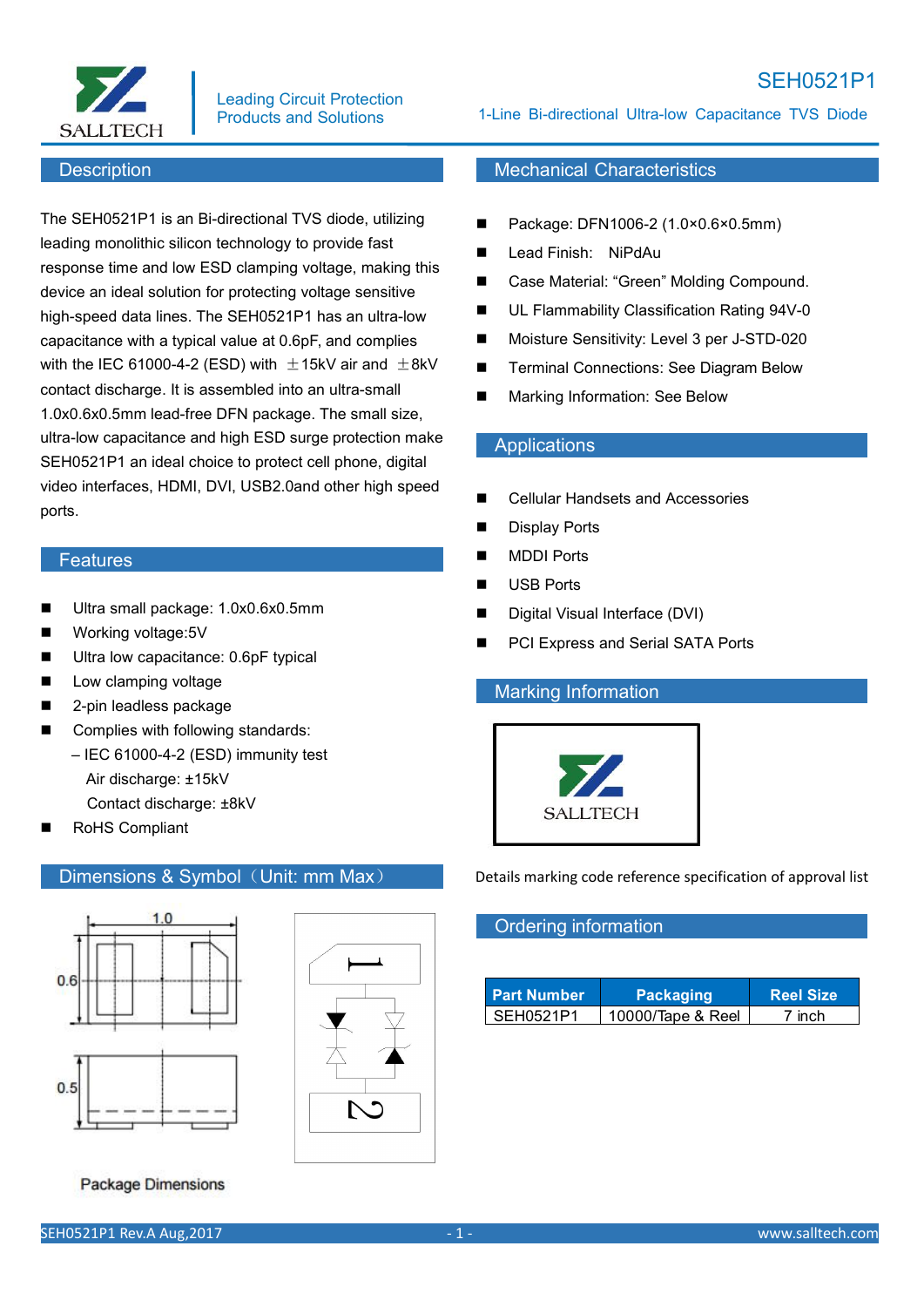

1-Line Bi-directional Ultra-low Capacitance TVS Diode

# Absolute maximum ratings  $(T_A=25^{\circ}C, RH=45\% - 75\%$ , unless otherwise noted)

| Parameter                          | <b>Symbol</b> | <b>Value</b>    | <b>Unit</b>  |
|------------------------------------|---------------|-----------------|--------------|
| ESD per IEC 61000-4-2 (Air)        |               | ±15             |              |
| $ ESD$ per IEC 61000-4-2 (Contact) | <b>VESD</b>   | ±8              | kV           |
| Operating Temperature Range        | TJ            | $-55$ to $+125$ | $^{\circ}$ C |
| Storage Temperature Range          | Tstg          | $-55$ to $+150$ | $^{\circ}$ C |

## Electrical characteristics (TA=25℃)

| <b>Parameter</b>        | <b>Symbol</b>    | <b>Min</b> | <b>Typ</b> | <b>Max</b> | <b>Unit</b> | <b>Test Condition</b>             |
|-------------------------|------------------|------------|------------|------------|-------------|-----------------------------------|
| Reverse Working Voltage | V <sub>RWM</sub> |            |            | 5          | V           |                                   |
| Breakdown Voltage       | <b>VBR</b>       | 6          |            |            | V           | $IT = 1mA$                        |
| Reverse Leakage Current | <sup>I</sup> R   |            |            | и          | μA          | $V$ RWM = $5.0V$                  |
| Clamping Voltage        | Vc               |            | 8.5        | 12.5       | V           | $ IPP = 1A (8 x 20 \mu s pulse) $ |
| Junction Capacitance    | CJ               |            | 0.5        | 0.8        | pF          | $VR = 0V, f = 1MHz$               |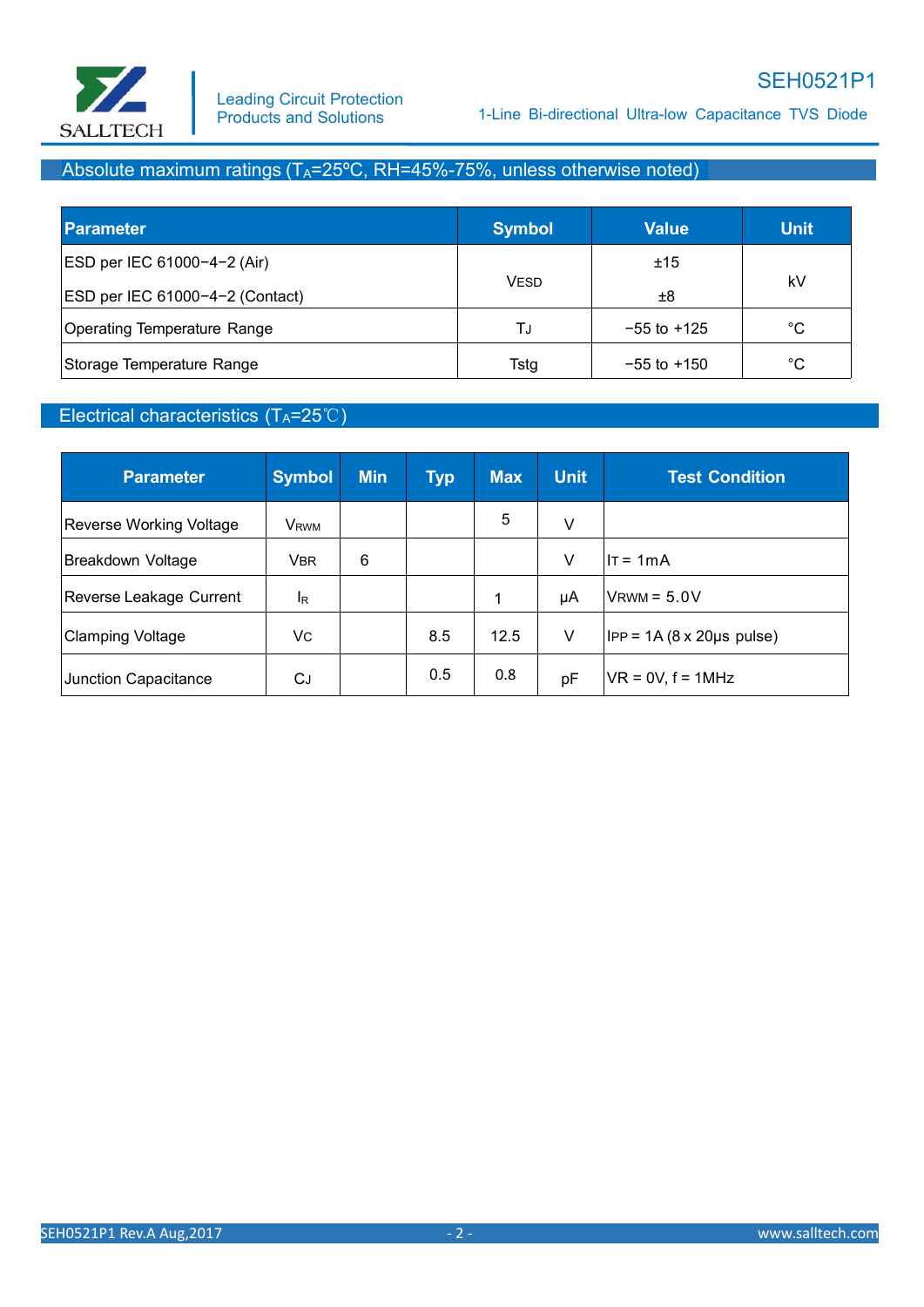

# SEH0521P1

1-Line Bi-directional Ultra-low Capacitance TVS Diode

Typical Performance Characteristics (T<sub>A</sub>=25°C unless otherwise Specified)



# **Figure 1: Power Derating Curve**

# **Figure 2: Insertion Loss**













| Level                   | First<br>Peak<br><b>Current</b><br>(A) | Peak<br><b>Current</b><br>at 30 ns<br>(A) | Peak<br>Current<br>at 60 ns<br>(A) | <b>Test</b><br>Voltage<br>(Contact<br>Discharge)<br>(kV) | <b>Test</b><br><b>Voltage</b><br>(Air<br>Discharge)<br>(kV) |
|-------------------------|----------------------------------------|-------------------------------------------|------------------------------------|----------------------------------------------------------|-------------------------------------------------------------|
| $\overline{\mathbf{1}}$ | 7.5                                    |                                           | $\overline{2}$                     | 2                                                        | 2                                                           |
| $\overline{2}$          | 15                                     | 8                                         | 4                                  | 4                                                        |                                                             |
| 3                       | 22.5                                   | 12                                        | 6                                  | $6\overline{6}$                                          | 8                                                           |
| 4                       | 30                                     | 16                                        | 8                                  | 8                                                        | 15                                                          |

## Figure 5: ESD Clamping( 8kV Contact per IEC 61000-4-2)

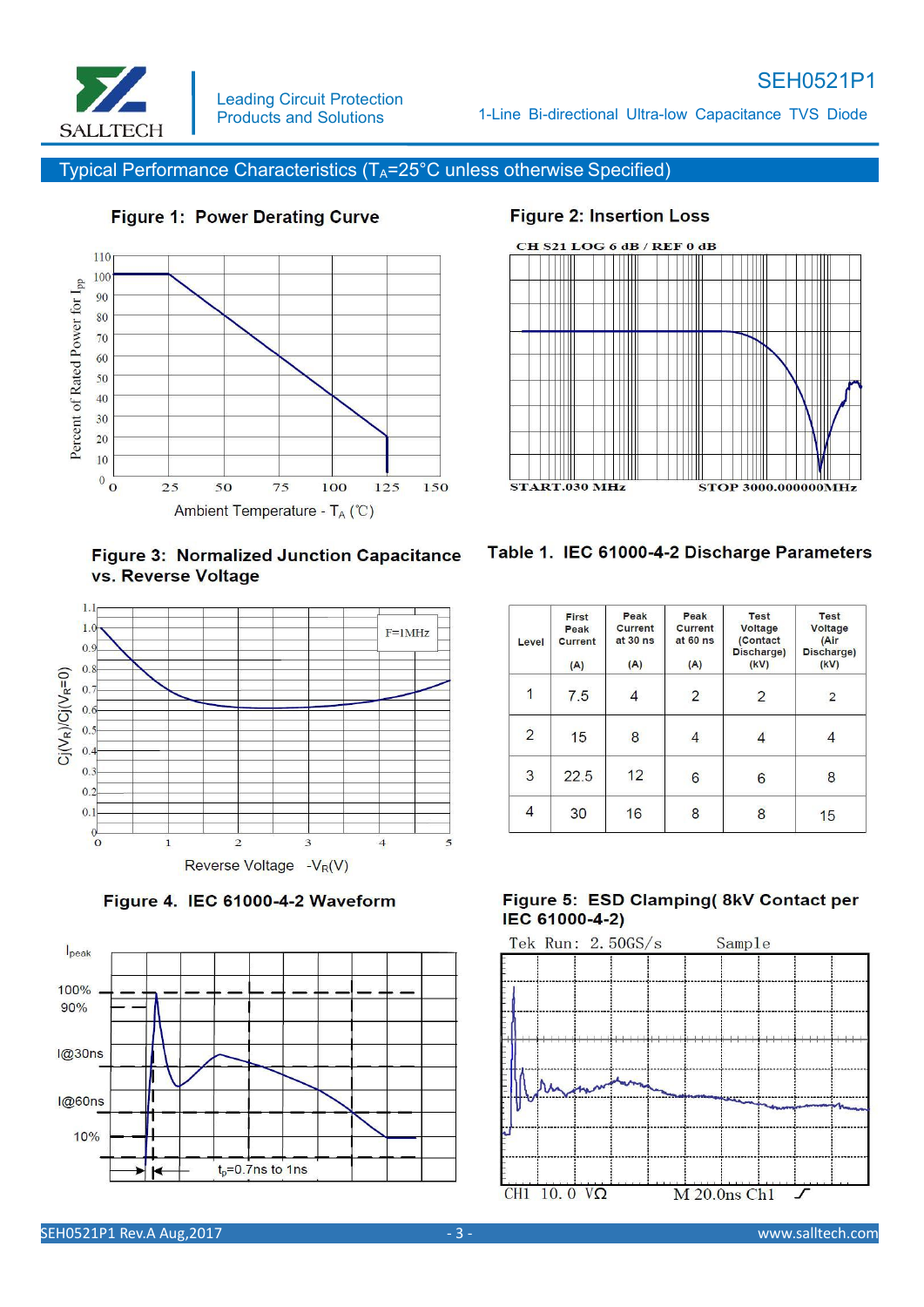

1-Line Bi-directional Ultra-low Capacitance TVS Diode

## Soldering parameters

| <b>Reflow Condition</b>                               |                                                       | Pb-Free assembly<br>(see as bellow) |  |
|-------------------------------------------------------|-------------------------------------------------------|-------------------------------------|--|
|                                                       | -Temperature Min $(T_{s(min)})$                       | $+150^{\circ}$                      |  |
| Pre Heat                                              | -Temperature $Max(Ts(max))$                           | +200℃                               |  |
|                                                       | -Time (Min to Max) (ts)                               | 60-180 secs.                        |  |
|                                                       | Average ramp up rate (Liquid us Temp $(T_L)$ to peak) | 3°C/sec. Max                        |  |
| $T_{s(max)}$ to T <sub>L</sub> - Ramp-up Rate         |                                                       | 3°C/sec. Max                        |  |
| Reflow                                                | -Temperature( $T_L$ ) (Liquid us)                     | $+217^{\circ}$                      |  |
|                                                       | -Temperature( $t_L$ )                                 | 60-150 secs.                        |  |
| Peak Temp $(T_p)$                                     |                                                       | +260(+0/-5) $°C$                    |  |
| Time within 5°C of actual Peak Temp (t <sub>p</sub> ) |                                                       | 30 secs. Max                        |  |
| Ramp-down Rate                                        |                                                       | $6^{\circ}$ C/sec. Max              |  |
| Time 25°C to Peak Temp (T <sub>P</sub> )              |                                                       | 8 min. Max                          |  |
| Do not exceed                                         |                                                       | +260℃                               |  |